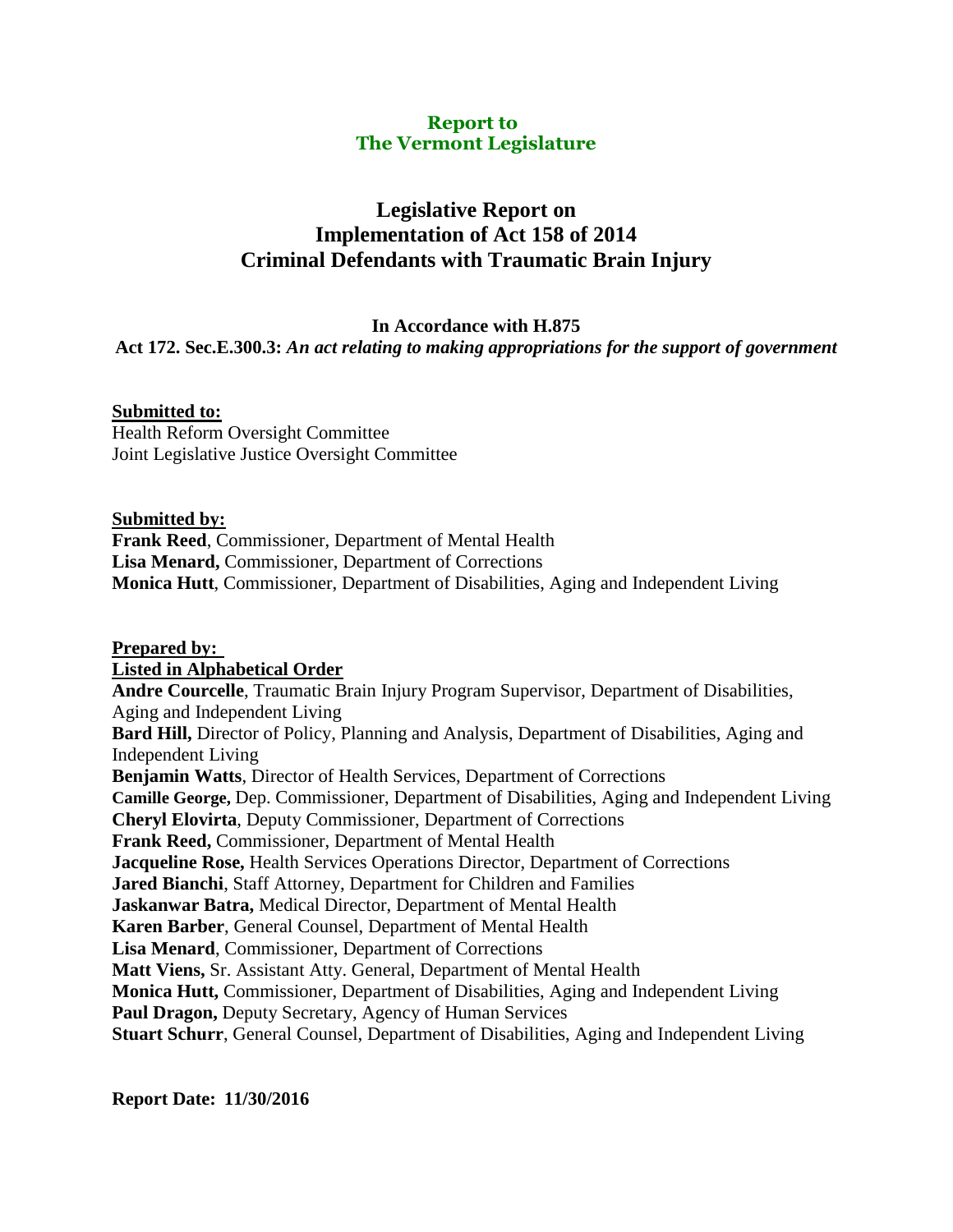## **Report Charge from Legislature Regarding Act 158**

*On or before November 30, 2016, the Department of Mental Health (DMH), the Department of Disabilities, Aging and Independent Living (DAIL) and the Department of Corrections (DOC) shall report to the Health Oversight Committee and the Joint Legislative Oversight Committee on the departments' examination of the implications of this act and the departments' proposals for strengthening the act to help ensure its successful implementation. The report shall include recommendations for defining traumatic brain injury (TBI) for purposes of determining when one may challenge a defendant's sanity at the time of the alleged offense or a defendant's mental competency to stand trial for the alleged offense. The report shall also identify appropriate treatment options and venues for this population, and shall assess the funding that would be required to implement the legislation as drafted or, in the alternative, to develop and support the report's recommendations.* 

### **Introduction and Relevant History**

On April 5, 2016, the Agency of Human Services (AHS) submitted a memo to Senators Kitchell and Sears, and Representatives Johnson and Grad detailing our concerns with the implementation of Act 158 as written. The act was scheduled to go into effect on July 1, 2017. The Agency is concerned that the treatment, financial and legal impacts of the act as written create an unsustainable burden on the State of Vermont and requested that the Senators and Representatives consider three options:

### **1. If Act 158 is to be implemented as written:**

- Reconsider the law's disproportionate impact on any single department with AHS and develop a team approach, with respect to competency examinations and postexamination treatment that utilizes currently available resources and draws on the expertise of various departments.
- Provide funding to create a state owned inpatient facility specialized in providing a safe environment and treatment services for persons with a TBI while appropriate, community based care can be developed.
- Appropriate adequate funding for community based, individualized, long-term supports for individuals with a TBI that fall under the jurisdiction of Act 158.
- Support the development of a no-refusal, designated system of TBI providers through an RFP and potentially a master grant process.

### **2. If Act 158 is to be revised before implementation:**

- Revise the act to address the necessary issues around eligibility, funding, and adequate support systems.
- Delay implementation of the act until the concerns raised above can be addressed.

### **3. If it is not feasible to implement Act 158:**

• Repeal the act.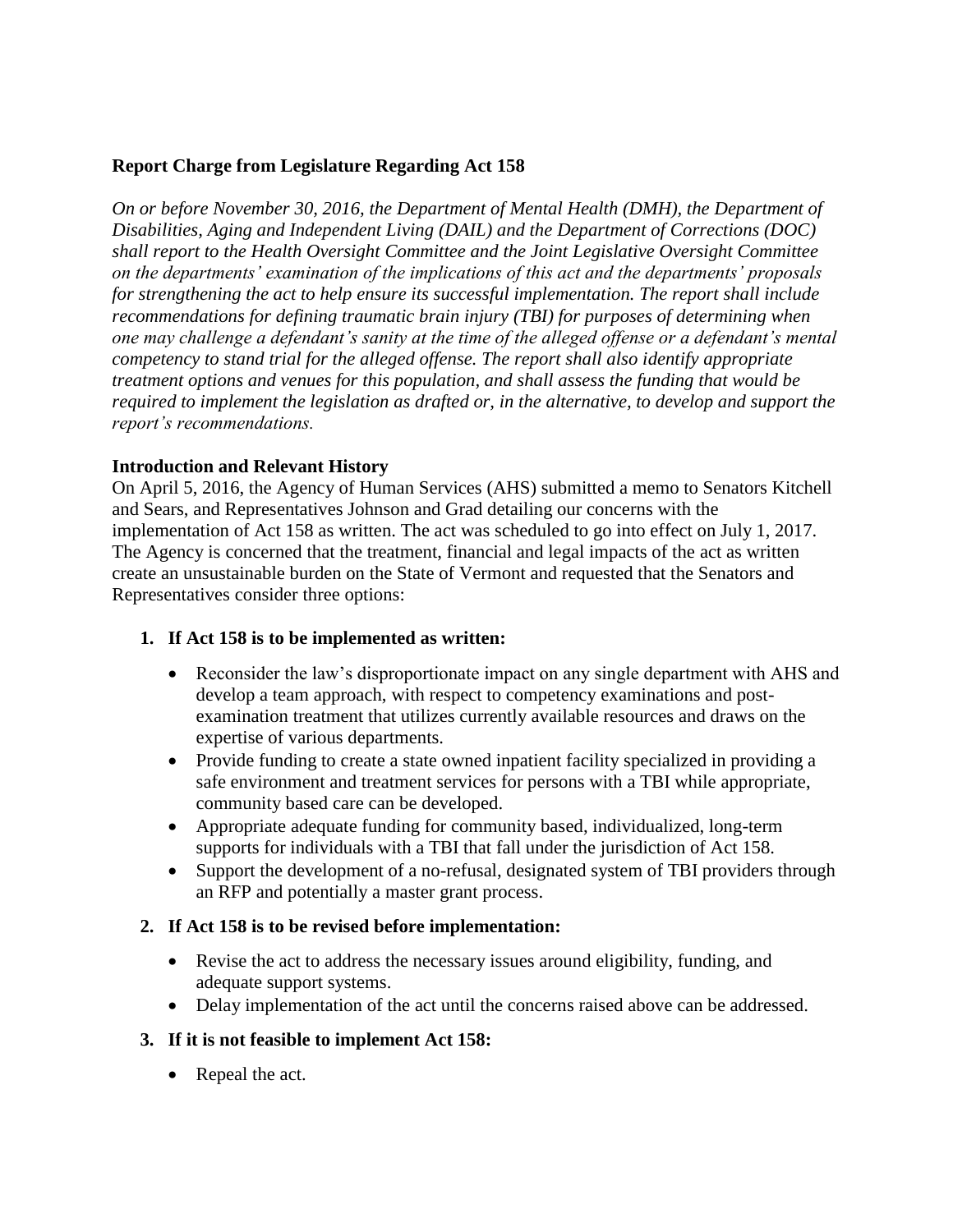In response to the AHS memo, the Senators and Representatives agreed that a revision to the act might be necessary. They issued a legislative charge to the Departments of Mental Health (DMH), Disabilities, Aging and Independent Living (DAIL), and Corrections (DOC) requiring them to:

- consider an appropriate definition of TBI to be used in implementing Act 158;
- identify appropriate treatment options, systems and venues for that treatment;
- and detail realistic costs.

This report will provide the General Assembly with recommendations concerning clarification of the act, recommendations relating to the programmatic and fiscal implications of implementing Act 158, and an identification of challenges and concerns regarding implementation.

### **Strengthening Act 158: Proposed Approach**

Strengthening Act 158 requires a clear definition of TBI and a clarification of the criteria to identify individuals who may be subject to commitment under the act. It also requires a meaningful discussion around the act's potential adverse impact on Vermont's mental health system of care, including the use of acute inpatient psychiatric beds for persons who do not have acute psychiatric conditions, as well as the legal (custody) status applied to individuals throughout the various stages of the process.

## **a. Defining TBI**

As currently written, Act 158 does not recognize the nuances of the TBI's severity, timing or degree of impact on an individual's criminogenic behavior, and does not establish any framework for Act 158 commitments or program eligibility. Without a framework, any TBI (at any time or at any level of severity), could arguably be brought to bear as a reason for the person's incompetence and/or insanity. Without a more nuanced definition of what level of TBI falls into this act, AHS is concerned that use of the incompetency and/or sanity defense in this context may be abused.

As written, implementation of Act158 would significantly expand DAIL's current mandate around TBI. DAIL's current program eligibility is built on an occurrence of moderate-to-severe TBI within five years, the reasonable window for rehabilitation based on evidence. This eligibility is already more expansive than what occurs in other states. Vermont does not have a stand-alone, long-term TBI program.

While there is already a generally accepted definition of developmental disability as well as professional and systemic capacity to evaluate and diagnose individuals who might be subject to Act 248 supervision, no clear parallel exists for individuals with a TBI. A TBI can vary in severity, ranging from a mild deficit to one that is severely incapacitating. The outcome of a TBI is hard to predict. The trauma that leads to the injury's severity alone does not determine the extent of the deficit. This is still a field of active study without definitive answers. It appears that the most predictive aspect of a TBI is the time taken from loss of consciousness to time when basic cognitive functions, such as following a command, resume. Many people who have already experienced a TBI might not have clarity about this part of their own history and might not have received medical care immediately afterwards. It is imperative that we craft a definition and related eligibility criteria which will not result in too many or too few being civilly committed. For the original Act 158 report, the consultants hired by DAIL interviewed many experts around the country and identified no specific tools to assess competency or sanity specifically for TBI.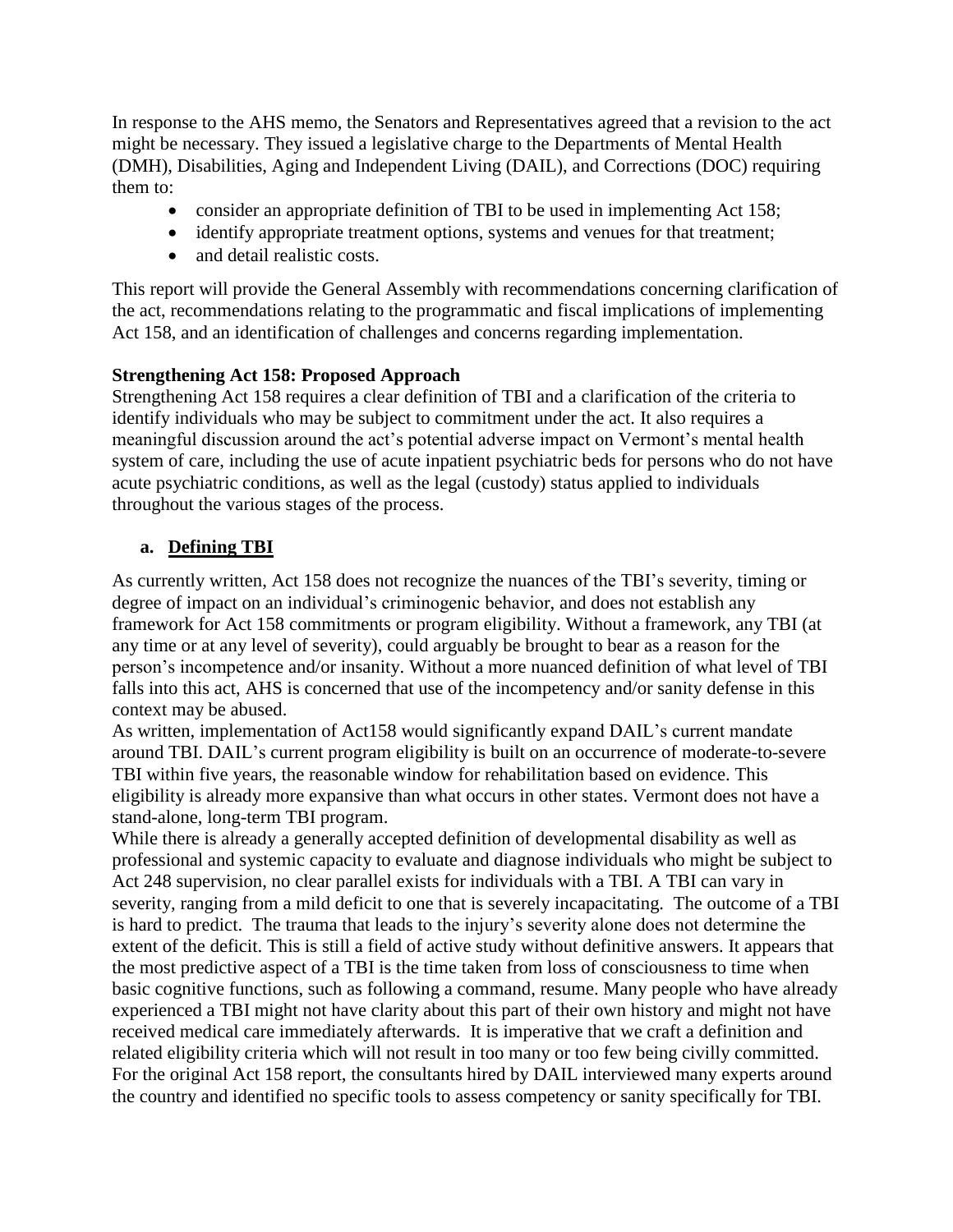The competency evaluation is a functional assessment of whether a person can reasonably work with their attorney in their defense.

For someone whose TBI and after care was well-documented and available, it may be relatively simple to access that information to determine level of severity. In other situations, a cognitive exam may be required to understand the impact of the TBI on executive functioning. For that purpose, standardized tests for executive functioning should be used in determining the severity of the TBI and the disability created by the TBI.

The recommended definitions for TBI severity are as follows:

- Mild TRI
	- Brief loss of consciousness, usually a few seconds or minutes
	- Post traumatic amnesia (PTA) for less than 1 hour of the TBI
	- Normal brain imaging results
- Moderate TBI
	- $\bullet$  Loss of consciousness for  $1 24$  hours
	- PTA for  $1 24$  hours of the TBI
	- Abnormal brain imaging results
- Severe TBI

 $\overline{a}$ 

- Loss of consciousness or coma for more than 24 hours
- PTA for more than 24 hours of the TBI
- Abnormal brain imaging results

The Departments recommend that TBI, for purposes of Act 158, be defined **as moderate-tosevere TBI** as described above. It is important to note that this definition is inconsistent with the current eligibility criteria for the Vermont TBI program and could result in inconsistent application of the criteria across the Act 158 program and the standard TBI program.<sup>1</sup>

### **b. Determining competency to stand trial and/or sanity at the time of the offense**

Under the current system, statutory obligations unevenly rest with DMH. That imbalance would be exacerbated by implementation of Act 158 as currently written. Specifically, DMH is mandated to pay and arrange for psychiatrists to conduct psychiatric examinations of criminal defendants, as well as to provide temporary care and custody for these defendants (on either an outpatient or inpatient basis) throughout the competency/sanity determination process. This includes examinations for persons believed to have a developmental disability or TBI, even though these conditions are not considered mental illnesses.

Under the current provisions of Act 158, this practice, at least with respect to the initial placement of individuals determined to require inpatient care, would continue because Vermont does not have any non-psychiatric, inpatient facilities to serve this population. Persons ordered to

 $1$  The eligibility criteria for the Vermont TBI program requires a moderate to severe TBI that has occurred within the last 5 years because the TBI program is designed with a focus on rehabilitation from a more recent injury. The creation of a different eligibility criteria will create confusion as our Vermont program doesn't have a long-term care component as envisioned in Act 158.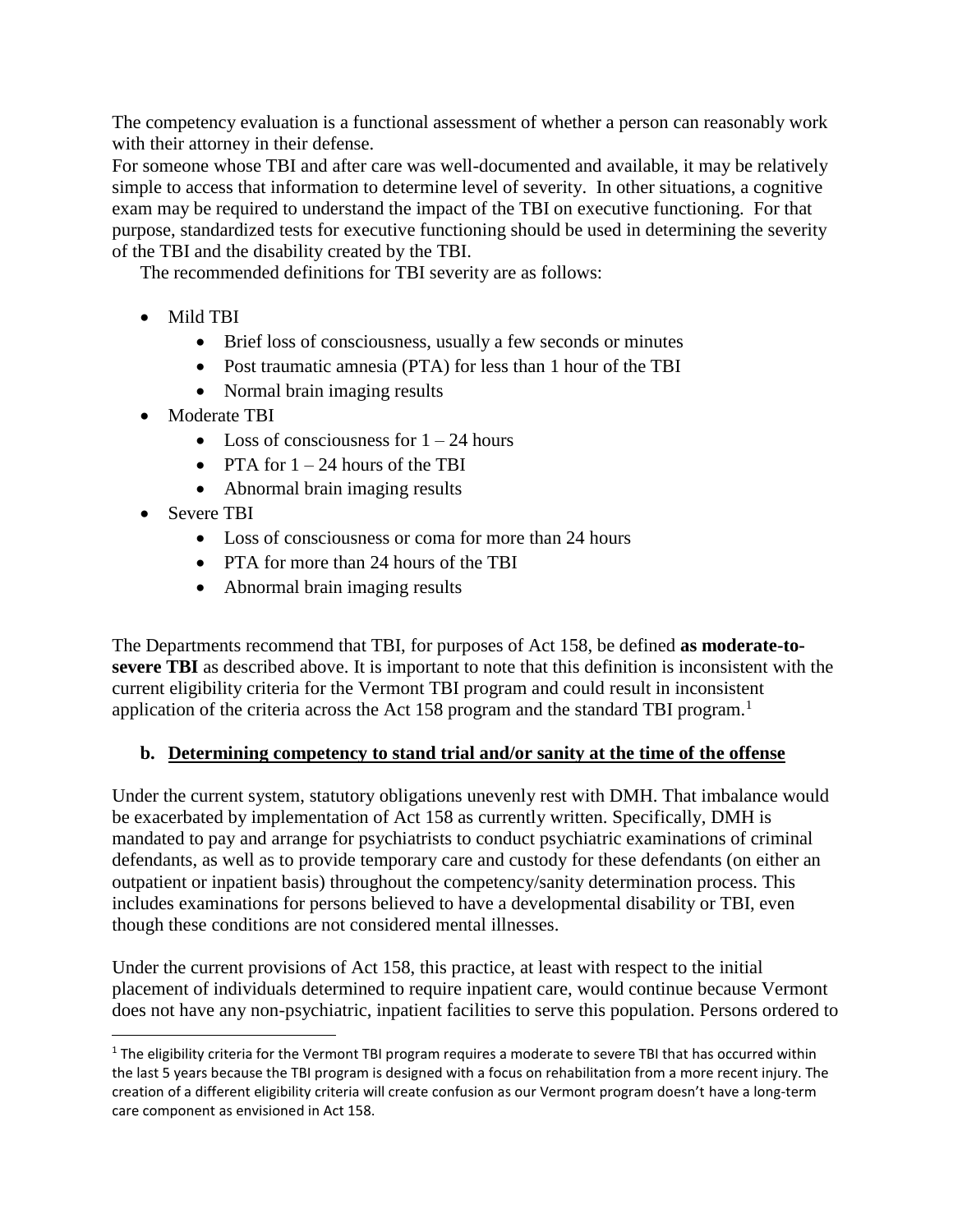undergo inpatient examinations would be held at the Vermont Psychiatric Care Hospital (VPCH) or one of the two designated psychiatric hospitals able to provide a safe environment for these assessments. Depending on availability, a person may wait in Corrections until a bed is available. Guaranteeing the timely transfer of such persons to appropriate alternative placements after completion of these examinations, as well as the transfer of temporary custody from the Commissioner of Mental Health once an individual's incompetency/insanity is determined to be based on a developmental disability or TBI, will be critical to making sure that Vermont's limited resource of psychiatric hospital beds is used only by those who require acute psychiatric treatment.

The current process for determining competency and/or sanity relies on the court calling a screener from the local Designated Agency (DA) to assist in determining the person's level of care need. The screener helps the court in determining whether the psychiatric evaluation can be conducted as an inpatient or in an outpatient setting. The court takes the recommendation of the screener and issues an order for the evaluation, to include setting. An outpatient evaluation *may* mean use of a correctional facility, depending on the charges and the public safety risk.

The evaluations, whether conducted on an inpatient or outpatient basis, are conducted by DMH contracted forensic psychiatrists. In instances where it is believed that a defendant suffers from a developmental disability (including an intellectual disability or autism) or a TBI, the court will require input from a psychologist or other appropriate medical professional skilled in assessing individuals with those conditions. **There is no available group of evaluators with the expertise to evaluate TBI severity.**

If Act 158 is to be implemented effectively, this infrastructure will need to be developed. At present, there is not an adequate provider system available to conduct the necessary examinations in a timely fashion. To appropriately diagnose a TBI, a magnetic resonance imaging test (MRI) must occur and a neurologist and a neuropsychologist are required for initial diagnosis and assessment. Vermont has a limited provider pool qualified to diagnose TBI so timeliness and expense are significant issues. Moreover, unlike a radiological exam, neuropsychological testing requires active participation by the individual to get accurate results. This is something that may be complicated when associated with a criminal defendant who might be non-cooperative.

## **Timeframes and custody**

As no other viable options exist, AHS acknowledges that we would need to maintain the existing process to determine competency with the understanding that the limited pool of qualified assessors and appropriate settings may result in extended timelines and use of psychiatric hospital beds while competency is determined.

The expectation under the current statute is that an inpatient examination for competency will be completed within 30 days. If necessary, additional time, in increments of 15 days, may be provided by court order. Upon the court's determination that the individual's incompetency and/or insanity is the result of a TBI, a commitment hearing shall be scheduled. The hearing shall occur within 15 days, during which the individual may be "confined in jail or some other suitable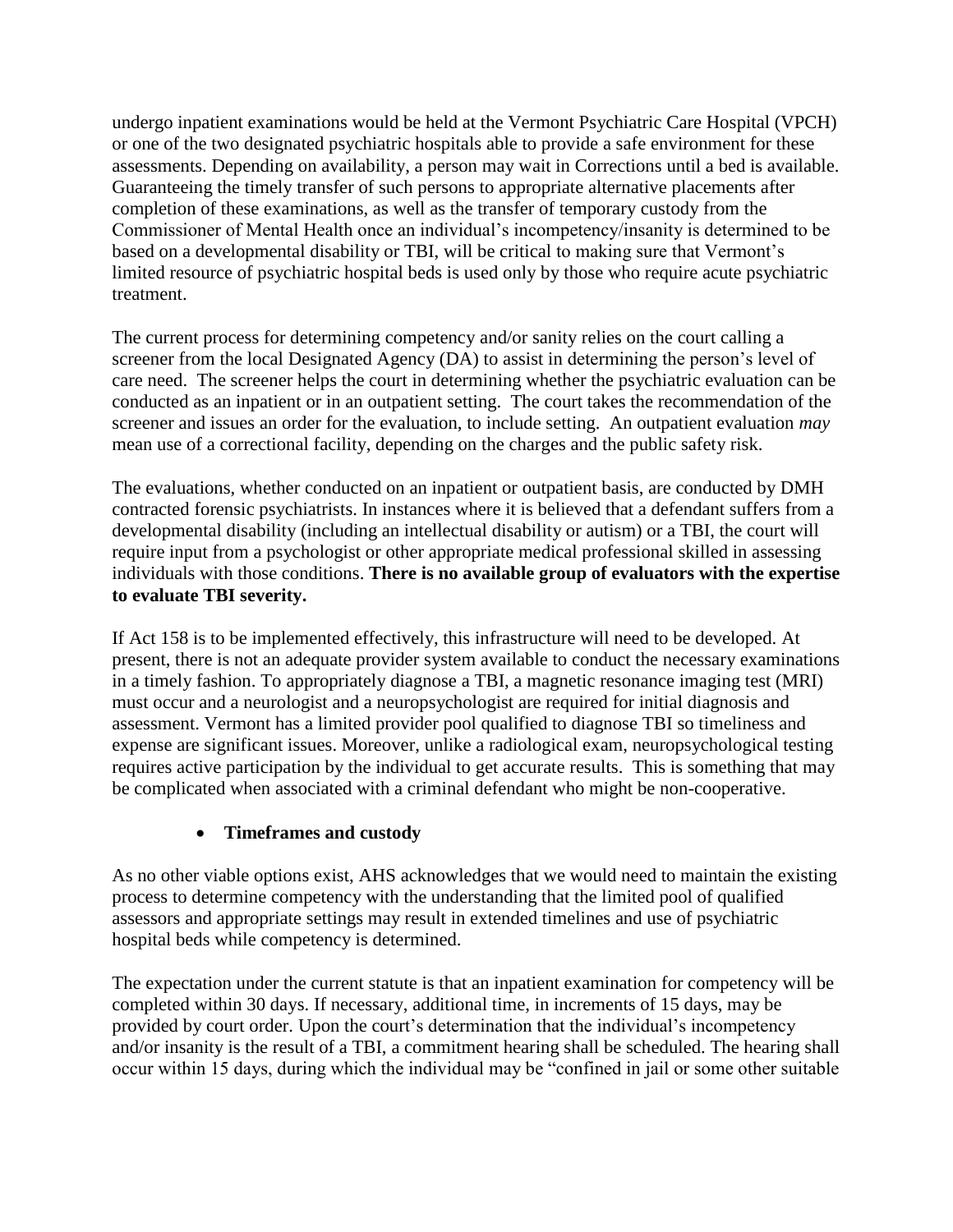place." 13 V.S.A. § 4820. Without appropriate modifications to resources and statutes, AHS remains concerned that prison and hospitalization will be over utilized.

Because it is likely that the basis for an individual's incompetency/insanity will be determined before a determination of that person's eligibility for the TBI program, the General Assembly and AHS will need to:

- consider timely discharge alternatives to hospitalization for those ordered to have an inpatient evaluation who are later determined to no longer need inpatient care.
- determine alternatives to DMH custody (DOC/DAIL or some other appropriate entity) after incompetency/insanity due to a TBI has been determined,
- create the legal framework to assign that interim custody,
- revise the evaluative timeline to address more complex evaluations,
- revise the evaluative timelines included in existing statute to address the scarcity of human resources available to conduct evaluations
- provide additional funding for the increased number of evaluations as well as the increased complexity of the evaluations (which may include tests like MRIs).

# **c. Proposed criteria for civil commitment under Act 158**

We would suggest that for a person to be committed to DAIL's custody and thereby be served under Act 158, the following eligibility criteria be established and that individuals be required to meet all of the criteria.

- 1. Clinical Criteria:
	- The individual is not competent to stand trial.
	- The individual's incompetence is the result of significant impairment caused by a TBI.
- 2. The individual's TBI is classified as moderate-to-severe TBI
- 3. Public Safety Criteria:
	- The individual has been charged with a serious crime as follows: inflicted or attempted to inflict serious bodily injury on another; or has committed an act that would constitute a sexual assault; lewd and lascivious conduct with a child.
- 4. Programmatic Criteria:

 $\overline{a}$ 

 The individual must be a person for whom appropriate custody, care, and habilitation can be provided by the DAIL Commissioner in a designated program.<sup>2</sup> System of care ramifications need to be carefully considered. VPCH and other Level I facilities as well as DOC facilities that accept forensic patients, (those who were hospitalized pursuant to an order for inpatient psychiatric examination), already experience delays in discharge related to court procedures and adjudication of criminal charges. Some of these patients may have a TBI or a co-occurring diagnosis. Increasing the number of defendants who may use the

 $2$  If appropriate care cannot be provided, it is critical that the individual not revert to DMH custody.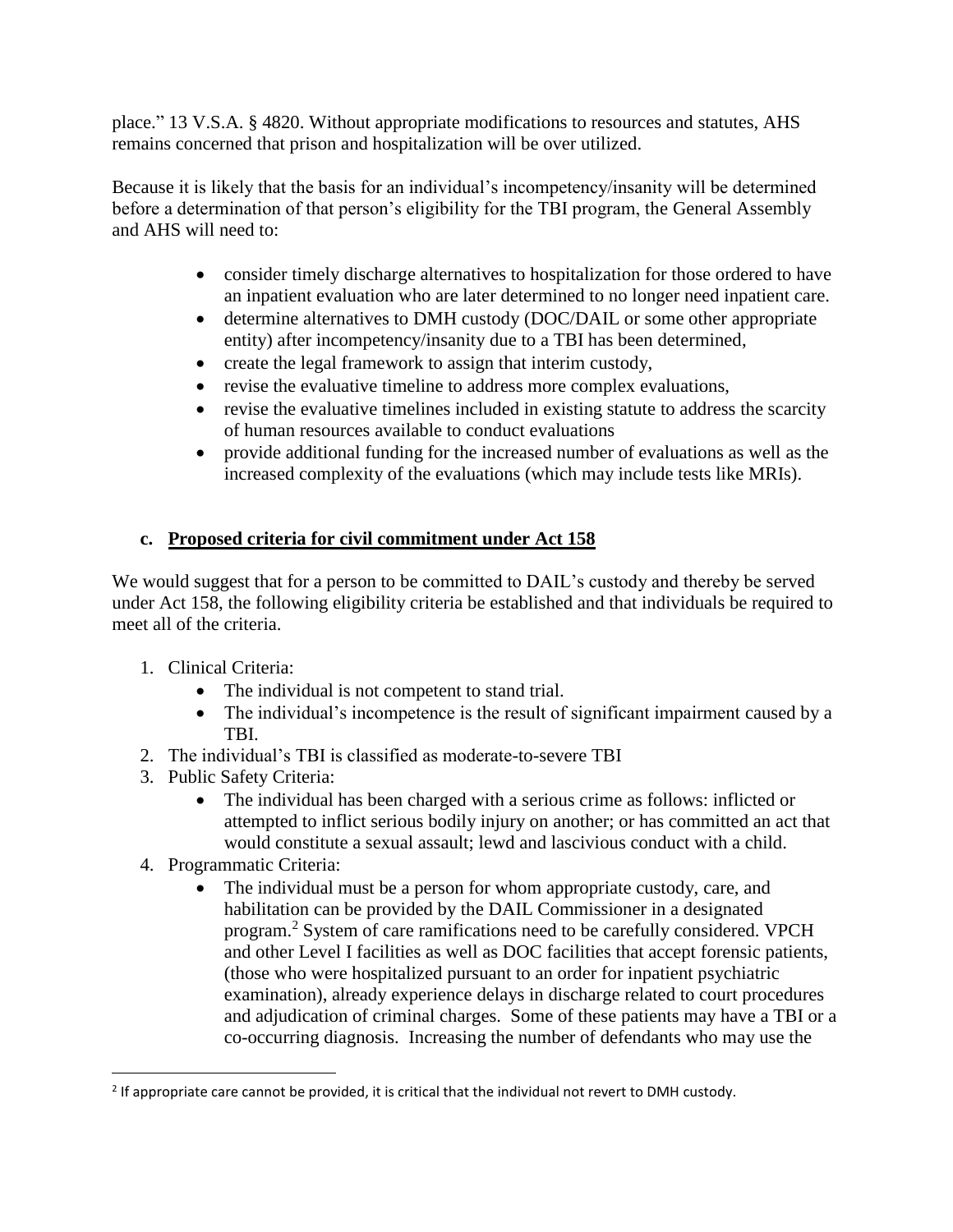"incompetent or insane due to TBI defense" has the potential for creating a significant burden on inpatient capacity and backup in emergency rooms. Since the persons will be in the Act 158 TBI program involuntarily, the capacity needed to manage the population is still uncertain as there is no locked facility in the community (non-hospital setting) suitable to care for a person with a TBI.

To review, implementing an evaluative process consistent with the mandate in Act 158 will require:

## Statutory Change

- Statutory revision of Act 158 to define a TBI as moderate-to-severe.
- Statutory revisions to define the full complement of eligibility criteria to be met to be civilly committed under Act 158.
- Statutory revision to allow for lengthier confinement pending evaluations if additional funding for evaluations are appropriated.
- Statutory revision to allow sufficient time for completing the severity determinations within a realistic timeframe if evaluation funding is appropriated.
- Statutory determination of appropriate, interim custody options while awaiting competency/sanity and program eligibility determinations under Act 158.
- Expand statutory authority to include a new, alternative option to hold individuals with TBI during an evaluation.

## System of Care Development

- Growth in the number of providers available to conduct evaluations.
- Development of options for evaluations such as out-of-state providers, in-state providers, or via telemedicine.
- Additional funding to increase capacity for a higher volume of screenings/screeners.
- Additional funding to increase capacity for contracted psychiatrists to conduct competency evaluations.
- Additional funding resources to contract with TBI specialists to assist in the competency determination.
- Identification or creation of alternatives to placement at VPCH, DOC, and alternative level 1 facilities.
- Development and funding of a new version of a secure residential option for Vermont.

DMH is presently developing and plans to issue an RFP for the next iteration of the secure residential program that is cited temporarily in Middlesex. Current program structure cannot serve as a step-down option from inpatient care for eligible individuals under Act 158 who are involuntarily held and who no longer need a hospital level of care as the program is technically unable to hold residents who request discharge due to Medicaid funding restraints. Replacement bed capacity will likely require either a Certificate of Need review or Certificate of Approval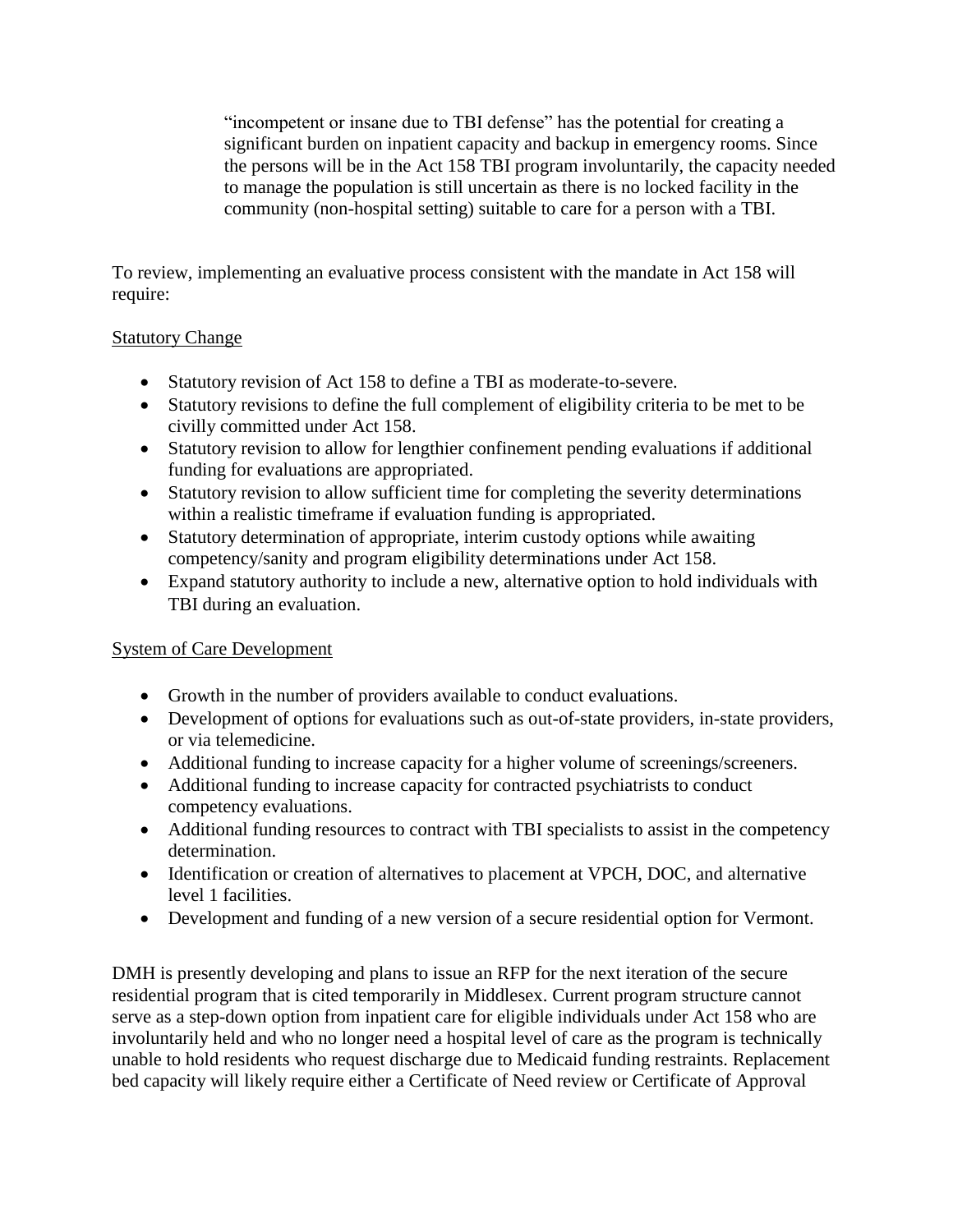review depending on the entity operating the facility. The facility will not be operational by 7/1/2018, the current effective date of Act 158.

## **Treatment Options and Systems: Creating a designated TBI program**

Currently, AHS does not have a provider network that is prepared to serve this population. Our current TBI community based system is designed to address rehabilitation for recent injuries. In order to meet the mandate of Act 158, AHS would need to establish a network of providers or a single provider that could not refuse to serve individuals. AHS would need to identify and contract with some provider/providers willing to engage at this level.

Once the court has reviewed the comprehensive evaluation and found an individual incompetent to stand trial and/or insane and eligible for Act 158 civil commitment, it is critical to assess the appropriate support and supervision needs for the individual prior to placement in a community support program. In order to do this most effectively, an individual should have access to professionals with expertise in TBI evaluation, assessment of the impact of a TBI on the brain, and rehabilitation and support plan development. Currently, Vermont does not have any program or facility skilled in those arenas that also offers a secure and safe environment. Until such an environment is available in Vermont, we would recommend that Vermont draft an agreement with appropriate, neuro-rehabilitative facilities in bordering states to develop capacity for Vermonters under Act 158. Individuals may be placed in these facilities to enable further assessment and the development of an appropriate support plan with a Vermont, communitybased provider.

This contractual arrangement will require that financial resources for care be dedicated to this population, the costs of which will be detailed in the financial section of this report. Use of outof-state facilities may require statutory revision to provide legal authority to transport to, and place an individual at, an out-of-state facility for a transitional period.

Following the development of an appropriate support plan by the neuro-rehabilitative facility, DAIL would need to work in concert with its TBI community provider network to facilitate a transition for the individual back to Vermont for longer-term services and supports. There is no statewide provider network for persons with a TBI that is comparable to the system of care available to persons with a developmental/intellectual disability who are committed under Act 248. For that reason, it will be necessary to establish an agreement with one or more TBI providers to serve this Act 158 population. It will be critical to create the expectation that those providers cannot reject Act 158 participants and that the state can adequately fund those participants based on the recommendations from the neuro-rehabilitative facilities and any court expectations.

AHS is concerned that the original cost estimates for services for five potential individuals are extremely low<sup>3</sup>. A more accurate estimate would be \$250,000 for each person needing  $1:1$ supervision and \$500,000 for each person needing 2:1 supervision, in addition to a 1.0 FTE DAIL staff person at \$50,000 or more per annum would be necessary. An assessment of final costs and an estimate of potential participation across the next 3-5 years will be detailed in the

 $\overline{a}$ 

<sup>3</sup> Act 158 Report (2014)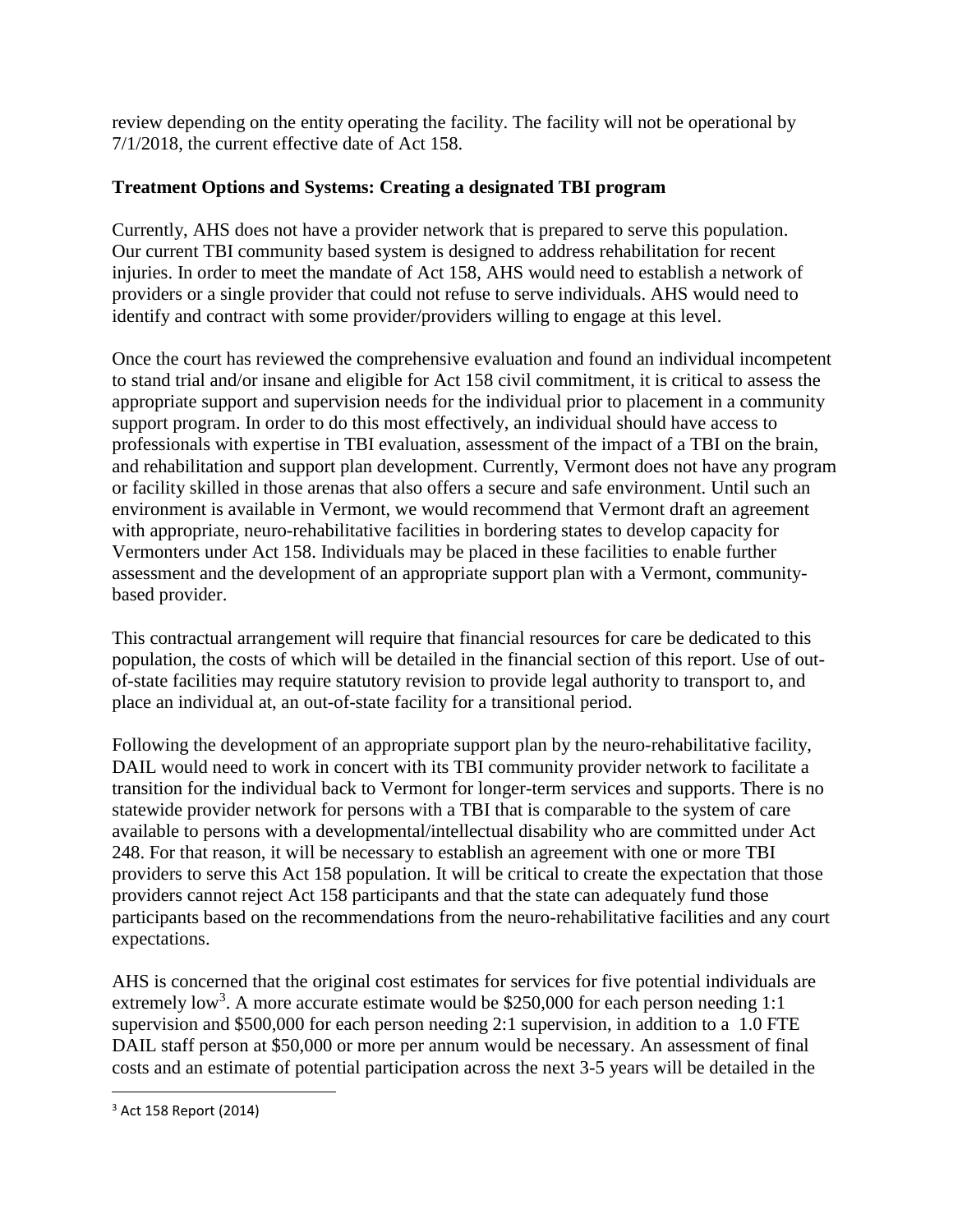financial section of this report. It is important to note that Act 158 does not specify whether persons being served must be eligible for Medicaid. Currently, DAIL's TBI program is available only to those who are Medicaid eligible. If that were not the case, the possible impact on the state general fund could be significant.

The costs of the program would represent a substantial investment in the increased public safety focus demonstrated by the act. The act represents a shift from the Departments' focus on core human services and expands DAIL's responsibility related to public safety. AHS services are generally focused on rehabilitation or habilitation and the provision of long term supports. AHS questions whether expanded civil commitment for the purpose of public safety is an appropriate use of our community-based system of care.

If public safety is indeed the focus, necessary resources and legal mechanisms must exist to ensure community services can be provided. Without such resources and legal mechanisms, courts will default to the only available options for involuntary containment in Vermont: psychiatric hospitals or correctional facilities.

Ongoing training and consultation for Vermont TBI providers will need to be developed and supported to ensure adherence to appropriate rehabilitative programming and assurance of public safety. Additionally, we will need to consider what an appropriate emergency response system will look like for those individuals served under Act 158. Training, consultation and emergency response capacity costs will be detailed in the financial section of this report. Given the scarcity of in-state TBI providers, statutory authority to transfer people out of state for treatment on an involuntary basis will be necessary.

To review, implementing a designated TBI program consistent with the mandate in Act 158 will require:

### **Statutory Change**

- Statutory authority for the Commissioner of DAIL to utilize out of state facilities.
- If we pursue partnerships with other states for placement of the target population, Vermont will need to provide statutory authority for the transfer of persons out-of-state and the receiving state may also need to allow for individuals to be transferred in and out of that state.
- Statutory revision to provide legal authority to transport to, and place an individual at, an out-of-state facility for a transitional period and to return them to Vermont when appropriate.
- Statutory revision to hold individuals in community-based treatment programs unless clinical criteria for admission to hospital are met and hospitalization is the least restrictive option.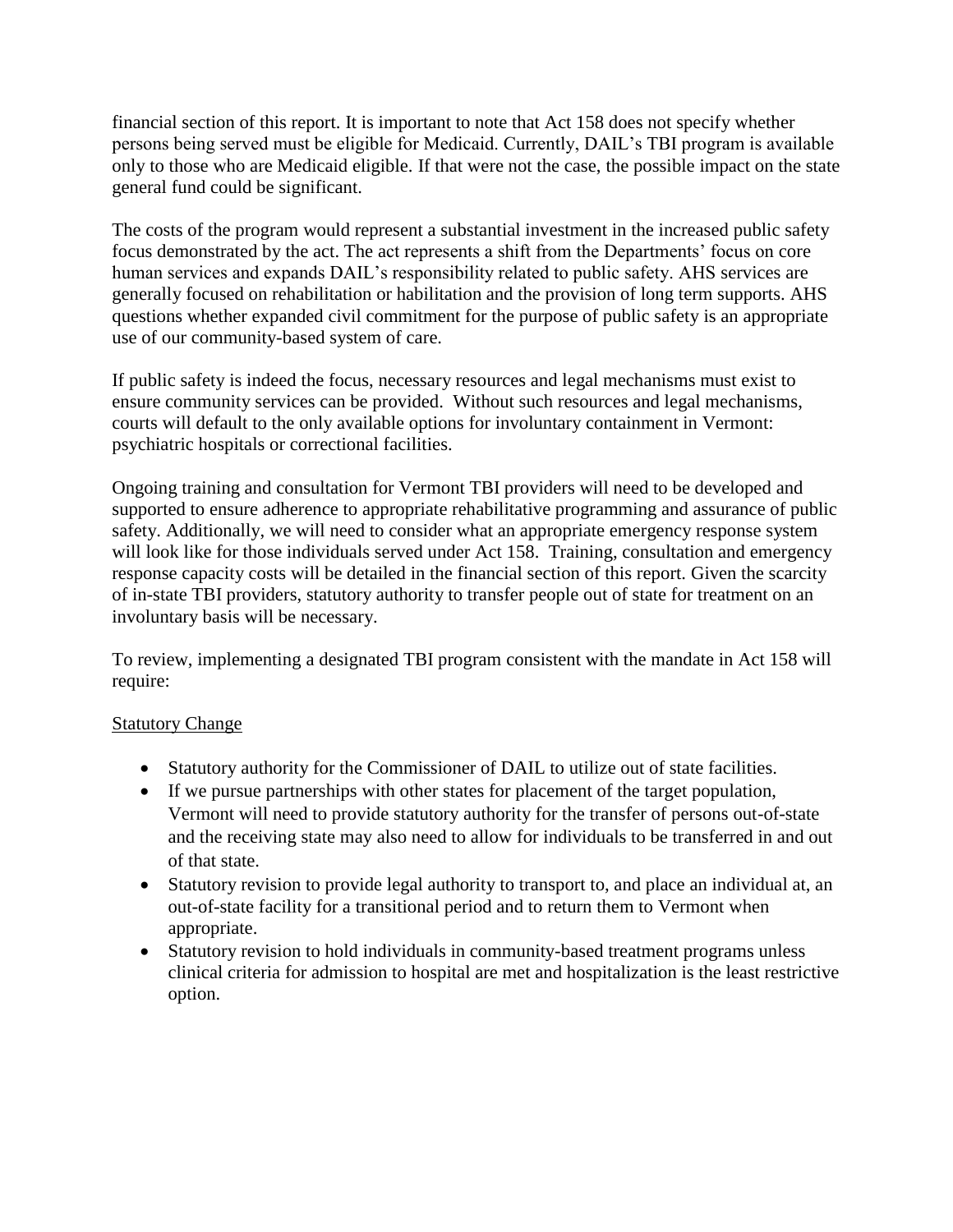#### System of Care Development

.

- Drafting an agreement with out-of-state providers to accept, support and develop treatment plans for Vermonters eligible for Act 158 civil commitment while community based placements are being developed.
- Identifying a TBI provider or provider network.
- Designating and licensing TBI programs and providers.
- Promulgation of regulations concerning the operation of TBI program.
- Enrolling TBI providers as Medicaid providers
- Development of training and consultation capacity to support TBI providers addressing both treatment and public safety concerns.
- Development of secure, crisis capacity for individuals in TBI community-based services to be used in the event of individual or staffing crises.

## **Recommendations and Funding Considerations**

Below are statistics comparing the prevalence of TBIs nationally to Vermont. This assumes a total Vermont population of 600,000.

| <b>Description</b>                                           | <b>National Statistic</b> | <b>Vermont Based</b><br>on National<br><b>Statistic</b> |
|--------------------------------------------------------------|---------------------------|---------------------------------------------------------|
| <b>TBI Prevalence</b>                                        | 824 per 100,000           | 4,120                                                   |
| <b>Prevalence of TBI with long-</b><br>term disability (LTD) | $1.1\% - 1.7\%$           | $45 - 70$                                               |
| <b>Rate of incarceration</b>                                 | 743 per 100,000           | 3,715                                                   |
| <b>Actual average DOC</b><br><b>Population</b>               | 67% of national number    | 2,500                                                   |
| <b>Rate of TBI in DOC</b>                                    | 1.19% males .93 % female  |                                                         |

The following chart details projected costs of TBIs assuming a Vermont DOC population of approx. 2,500. Please note that this chart does not include additional necessary costs such as MRIs (required to make severity determination) or the supervision and transportation of individuals during the evaluation period.

| <b>Description</b>              | Data                       | <b>Estimate</b> '     |
|---------------------------------|----------------------------|-----------------------|
| <b>Estimated DOC Population</b> | $1.1\% - 1.7\%$ of average | $28 - 43$ individuals |
| with Long Term Disability       | Vermont DOC population of  | (average $35.5$ )     |
| (LTD) from a TBI                | 2,500                      |                       |